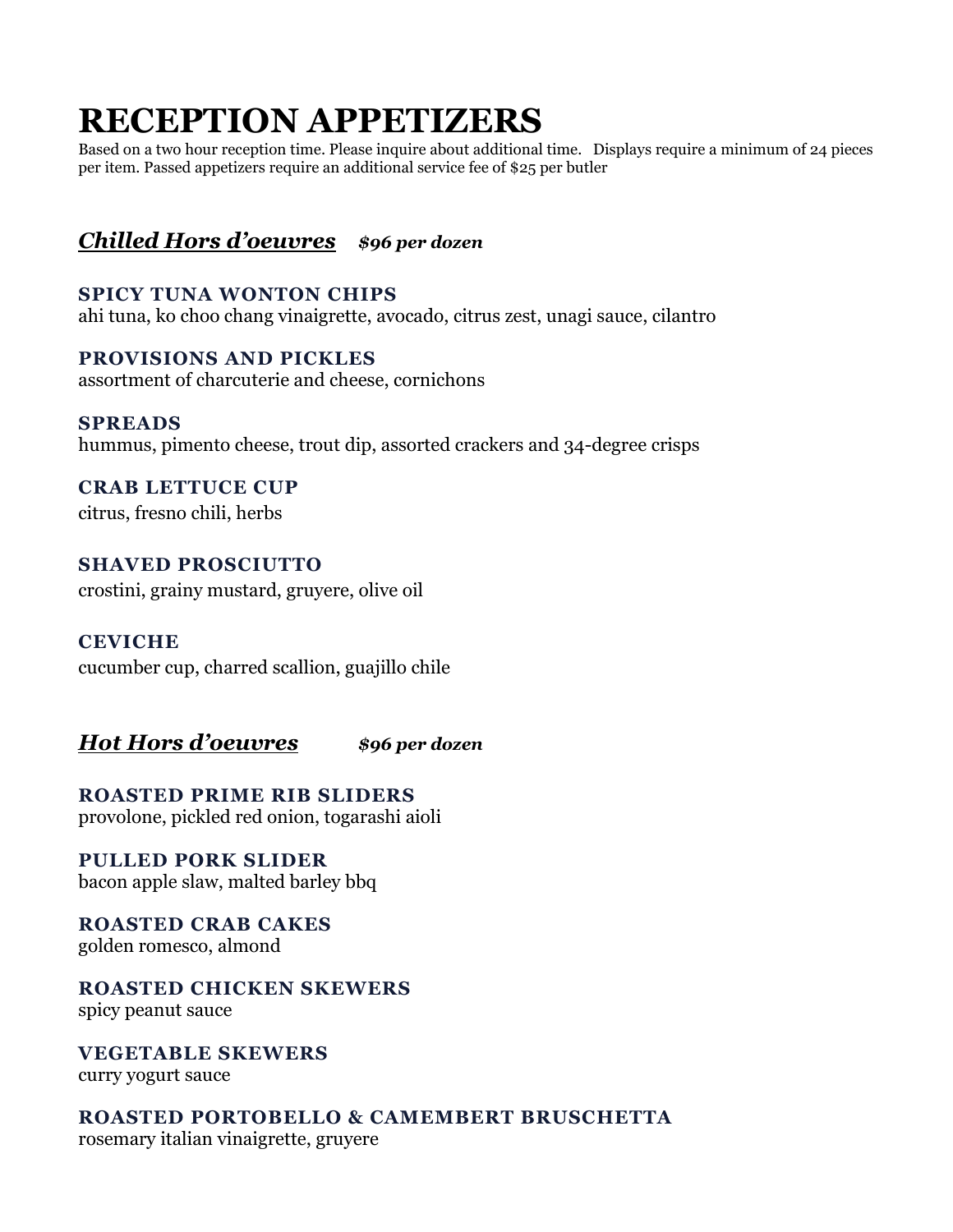# **STATIONED PLATTERS**

priced per platter (serves 12-15 guests)

| <b>Artisan Cheeses,</b> fresh & dried fruit, local honey, crackers        | \$50   |
|---------------------------------------------------------------------------|--------|
| <b>Charcuterie</b> , mustards, fresh & dried fruit, local honey, crostini | \$60   |
| Vegetable Crudite, dipping sauce, hummus                                  | \$40   |
| <b>Fresh Fruit &amp; Assorted Nuts, local honey-yogurt dipping sauce</b>  | \$50   |
| Grilled Brie Wheel, marinated mushrooms, lemon-thyme vinaigrette          | \$45   |
| <b>Bar Nuts, vaudovan, sea salt</b>                                       | $\$35$ |

# **SALADS**

#### **LITTLE GEM LETTUCES**

radishes, avocado, candied walnuts, champagne vinaigrette

#### **JICAMA CUCUMBER**

honey-lemon vinaigrette

#### **BABY ICEBERG BLT**

smoked pork belly, spanish bleu, heirloom cherry tomatoes, bleu cheese dressing

#### **ANTIPASTI**

cherry peppers, olives, grilled artichokes, pepperoncini, roasted tomatoes, mushrooms, baby arugula

#### **KALE**

dried blueberries, watermelon radish, strawberries, apple cider vinaigrette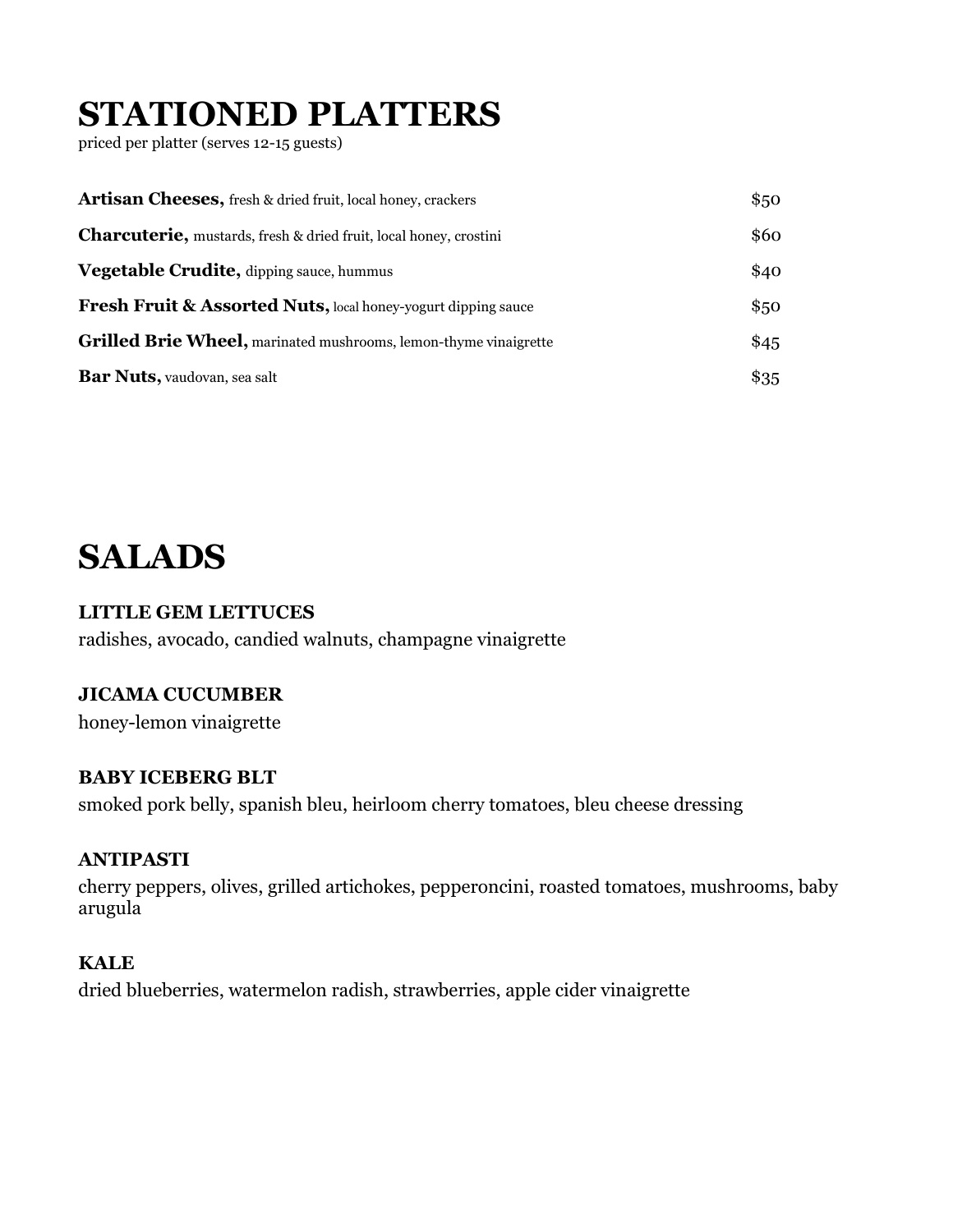# **BUFFET**

## *Ol' Padrino |* \$45

- Panzanella Salad with cherry tomatoes, radicchio, shaved fennel, lemon vinaigrette
- Penne Pasta with tomato conserva
- Roasted Skin on Chicken with grilled artichoke, sun-dried tomatoes, lemon & capers
- Roasted Eggplant Parmesan
- Espresso Crème Brûlée
- Hazelnut and Chocolate Mousse with vanilla bean Chantilly cream

## *Wine Country* **|** \$55

- Arugula Salad with seasonal fruit, candied walnuts & champagne vinaigrette
- Artisanal Cheese, fresh & dried fruit, honey & crackers
- Charcuterie Board with pickled vegetables, mustards and grilled bread
- Antipasti with artichokes, marinated mushrooms, olives, peppers in red wine vinaigrette
- Red Wine Chocolate Cake, ganache, and Bordeaux cherry-vanilla bean Chantilly cream

## *The Big Cheese Sounds Gouda* | \$47

- NOODLES: cavatappi, conchiglie, maccheroni, penne rigate (choice of 2)
- SAUCES: Mornay, Cheddar Fondue, Cognac Cream (choice of 2)
- VEGETABLES: Peas, Broccoli, Cauliflower, Zucchini, Spinach, Kale, Wild Mushrooms, Tomatoes, Roasted Peppers (choice of 4)
- PROTIENS: Chicken, Ham, Braised Short Rib, Pancetta, Shrimp, Lump Crab (choice of 2)

GARNISHES: Bacon, Blue Cheese, Parmesan, Fresh Herbs, Chili Flake (all included)

- Funfetti Vanilla Sponge Cake with a vanilla American buttercream frosting
- Peanut and Chocolate Chip Brownies with peanut butter fudge and ganache

## *East Fork – Southeast Asian Buffet* | \$49

- Soba Noodle Salad, red bell pepper, yellow onions, scallion, ginger, garlic, yellow curry
- Vegetables Spring Rolls, citrus hoisin dipping sauce and miso sesame dipping sauce
- Vietnamese Style Fried Rice, daikon, carrots, lime, thai basil, chinese coriander, bok choy, garlic-chili paste
- Kewpie Mayo Roasted Chicken Breast with Sesame Seeds
- Miso Braised Boneless Beef Short Ribs
- Vegetable Lo Mein
- Pho Flavored Pork Pot Stickers
- Miso Chocolate chunk Cookie Ice Cream Sandwich
- Thai Basil Sponge Cake with vanilla bean and ginger buttercream frosting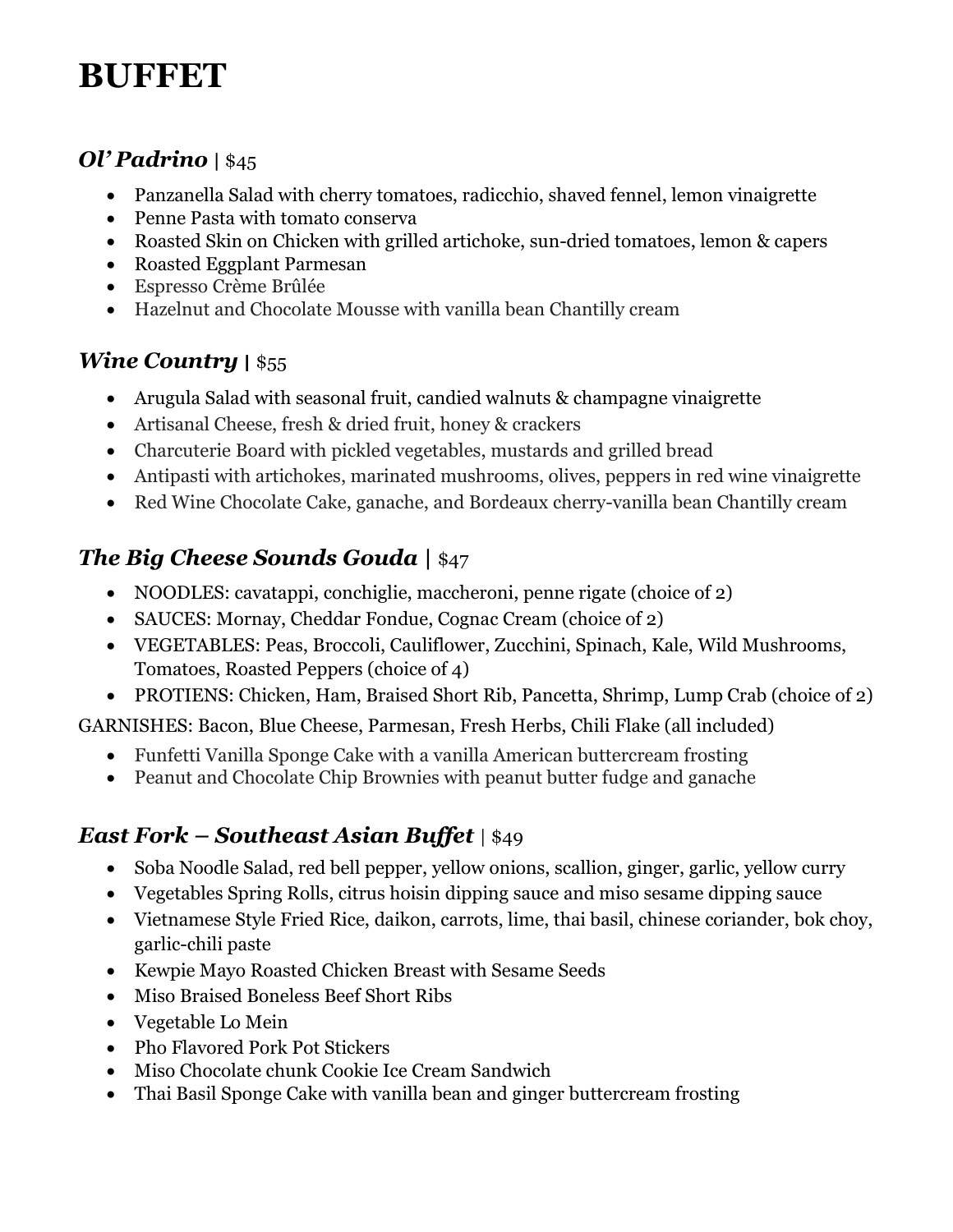## *Land & Sea* | \$65

- Little Gem lettuces, shaved radish, dried cherries, shaved fennel, champagne vinaigrette
- Jerk Seasoned Boneless Chicken Thighs, brandied cranberries and apple compote
- Roasted Filet Mignon, creamy green peppercorn poivrade
- Blackened Skuna Bay Salmon, blistered cherry tomatoes, balsamic beurre blanc
- Farro "Risotto" with goat cheese
- Maple and Malted Barley glazed baby carrots
- Olive oil roasted heirloom cauliflower
- Sea Salt Roasted Potatoes with fresh herbs
- Lemon Curd and Olive Oil Cake Trifle with seasonal fruit

# **SIDES**

*[\$15 per person ala carte]*

- Wild Rice Pilaf
- Garnet Yam Puree
- Mélange of Roasted Summer Squashes and Piquillo Pepper, Lemon Zest, Basil
- Olive Oil Roasted Heirloom Cauliflower
- Maple and Malted Barley Glazed Baby Carrots
- Farro "Risotto" with goat cheese
- Ratatouille
- Creamed Kale and Spinach
- Roasted Brussels Sprouts
- Garlic Broccolini

# **INSPIRING CHEF TABLES**

**\*chef carving require 1 attendant per item, \$100/hour**

## **Carving Stations** \*Priced per each please see serving recommendations

| Garlic & Herb Crusted Prime Rib, au jus, fresh horseradish (serves 20-30)        | \$500 |
|----------------------------------------------------------------------------------|-------|
| <b>Sumac Roasted Boneless Lamb Leg, cardamom and herb chutney (serves 20-30)</b> | \$400 |
| <b>Whole Roasted Chickens, natural jus (serves 15-20)</b>                        | \$275 |
| <b>Bourbon Glazed Duroc Ham, house mustards (serves 25-30)</b>                   | \$250 |
| <b>Roasted Pork Loin, caramelized stone fruit jus (serves 15-20)</b>             | \$175 |